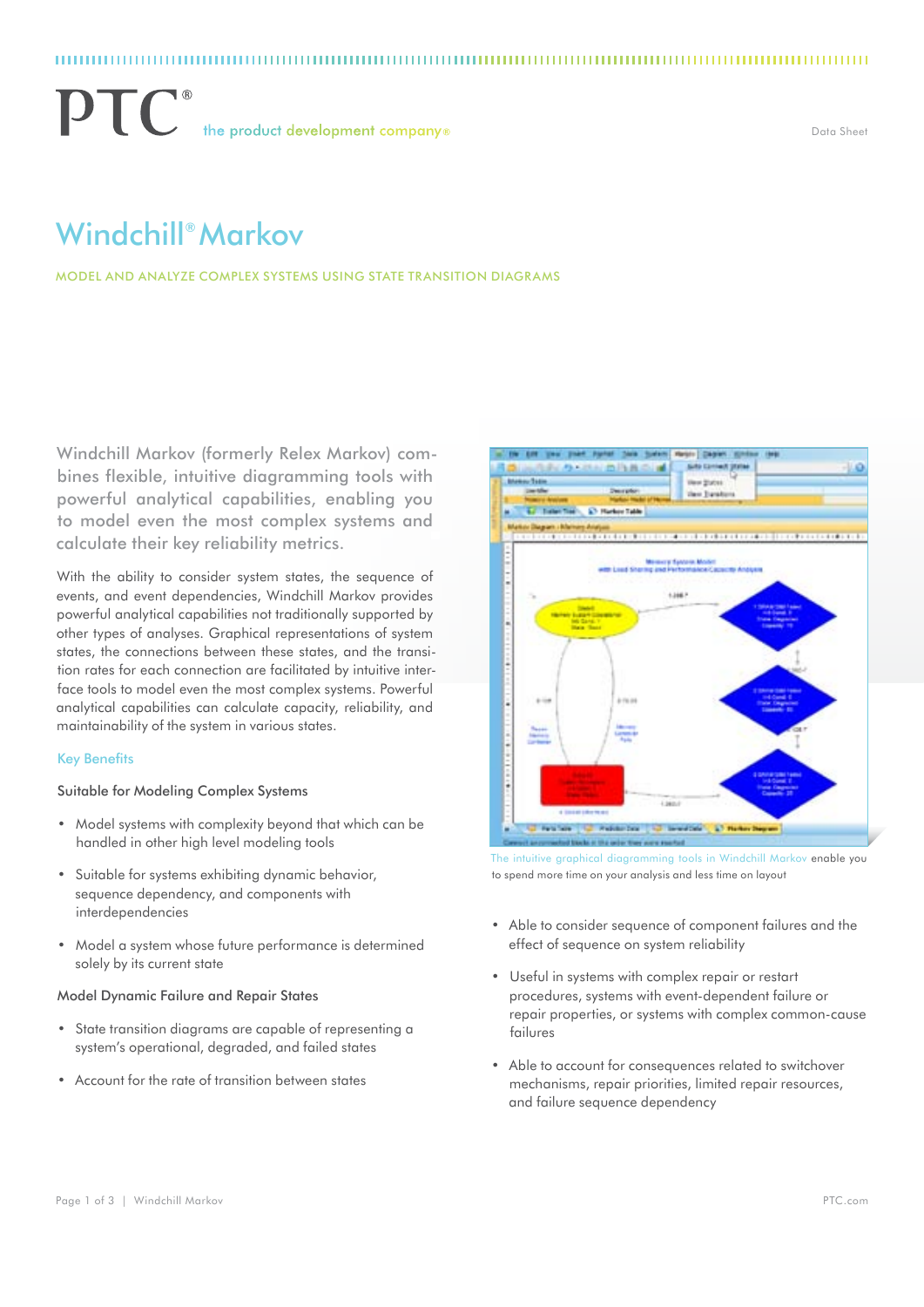# Intuitive Graphical Modeling Tools

- • Graphical editing tools facilitate changes to all parts of a system diagram, including color, shape, and font
- Interactively develop and modify Markov diagrams, and then quickly update calculations to reflect your changes

# Powerful Markov Analysis Capabilities

- • Assign parameters to system components and their relationships
- Supports both transient and steady-state analysis results
- • Calculates MTBF (Mean Time Between Failures), MTTF (Mean Time to Failure), and MTTR (Mean Time to Repair)
- • Calculates capacity values, reliability and availability, failure frequency, costs, and frequency of visits of a state
- • Consider associated costs in terms of currency, functionality, or throughput
- • Calculate throughput when system is in a given state
- • Dynamically link results to other Windchill modules, including Windchill FTA

### Features and Specifications

# Supported Calculations

- • Availability
- • Capacity
- • Conditional failure intensity
- • Conditional repair intensity
- Cost per unit time
- **Failure density**
- Failure frequency
- • Failure rate
- • Frequency of departures
- • Frequency of transitions
- • Frequency of visits
- Mean availability
- Mean capacity
- Mean cost
- Mean state probability

• Mean unavailability

- • MTBF (Mean time between failures)
- • MTTF/MTTFF (Mean time to first failure)
- • MTTFSS (Mean time to failure, steady state)
- • MTTR (Mean time to repair)
- Number of departures
- Number of failures
- • Number of repairs
- Number of transitions
- • Number of visits
- • Reliability
- Repair frequency
- State probability
- • Time spent in state
- Total capacity
- • Total cost
- Total downtime
- • Total uptime
- 
- 

# Supported States

- • Operational
- • Degraded
- • Failed

# Supported Calculation Parameters

- • Start time
- • End time
- • Number of data points
- Time point results
- • Required capacity
- • Precision
- Detection of non-absorbing states

# Modeling Capabilities

- Standby failures
- • Non-standard common cause failures
- 
- 
- 
- 
- 
- 
- 
- 
- • Unavailability
- • Unreliability